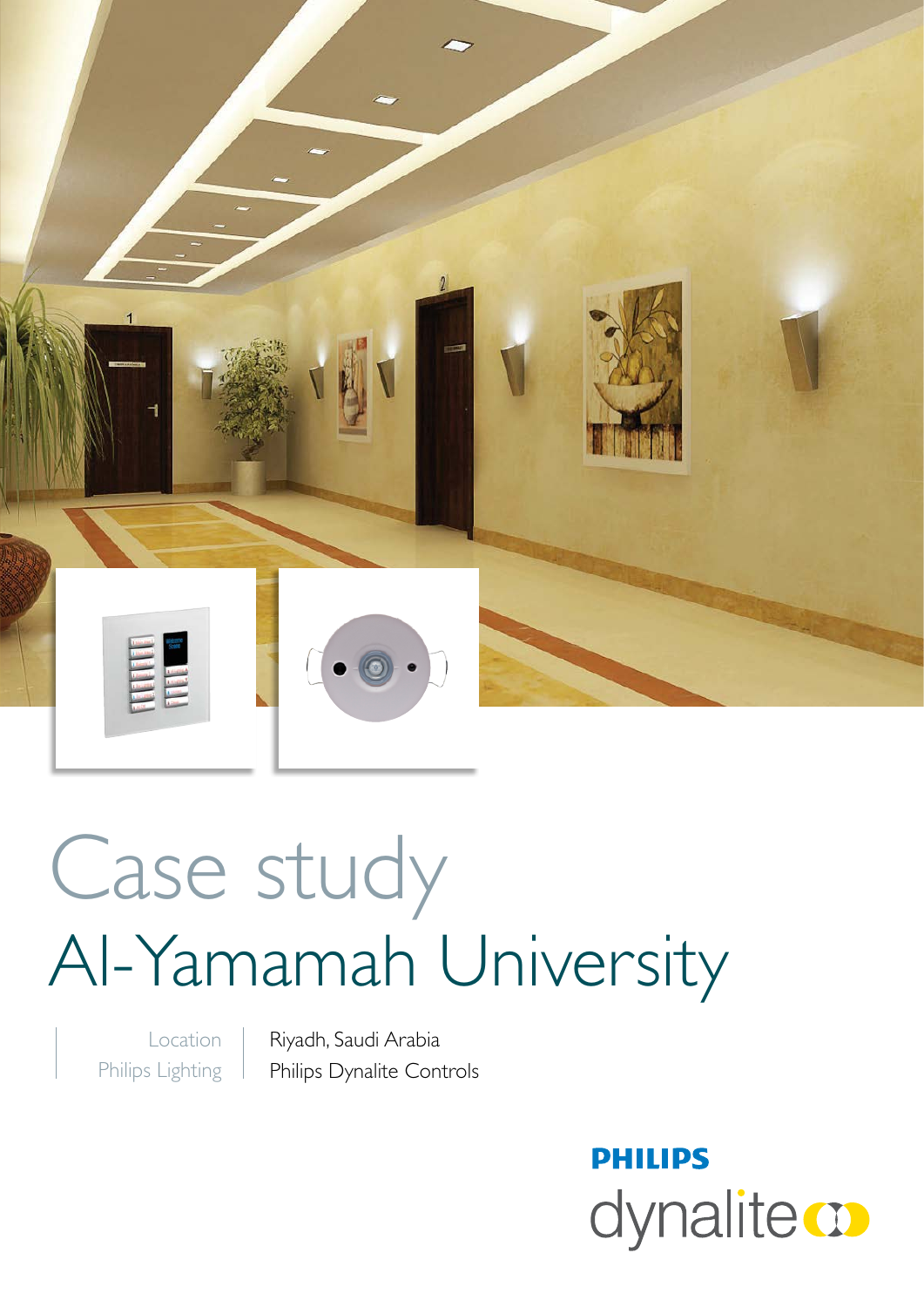## **Background**

While smart controls are perceived as uneconomic for basic residential projects, the average 40% energy savings they deliver can easily offset these expenses, while extra features of the system add value for the investor. So when the Al-Khudair family decided to construct 224 residential apartments at the Al-Yamamah University, they opted for intelligent lighting controls from Philips Dynalite to improve comfort, add value, simplify use and all importantly, save energy. Not only this, but the solution provided was at a price point significantly below competitors and is upgradable for future requirements.

## The challenge

Al-Yamamah University was established on the Qassim Road in Riyadh, Saudi Arabia, by the Al-Khudair family in May 2001. Authorized as an institution of higher learning by the Ministry of Higher Education, Al Yamamah was initially designated as a college, which opened its doors to male students in September 2004 and to female students in September 2006.

The Al-Yamamah Faculty Housing project was initiated to improve accommodation for the university. Located within the Al-Yamamah University campus, this ambitious project comprises eight residential buildings of seven floors each, containing a total of 224 apartments, each big enough to accommodate a family. The buildings also contain a number of common areas, a Health Club and a parking basement for cars.

The Al-Khudair family initially believed that smart lighting control systems were very expensive and something that were only applicable for luxury homes. Ongoing discussions with the Philips team helped convince the family that such a system is also suitable for business propositions, such as rental apartments in a university.

Not only will a smart system provide a good payback on the investment, but it will also add considerable value to the apartments.

One of the main challenges faced was to convince the client to use an intelligent control system, as originally there was no budget to cover this. The solution developed was designed to give a basic level of functionality in order to keep the cost down, while allowing for future upgrades – including additional dimming control and activation of the shutters. Philips was so successful in providing a cost-efficient solution that the tender was about a fifth of the amount of the tenders from other companies!

An energy saving study for the project demonstrated the added value that a Philips Dynalite lighting control design would contribute to the buildings. After the completion of the design, ongoing support is being provided to enhance the design for today and for future needs.

## The solution

The scope of the system included the installation of an intelligent home automation system in all 224 apartments, plus lighting control for the common areas. The system is designed to control HVAC, lighting and electrical sockets, as well as facilitating the monitoring of electricity usage by each apartment.

The controls for each apartment comprise a basic level of functionality and that this would be configured in such a way as to enable the system to be upgradable in the future. Each apartment works as a standalone entity, with on/off control for the HVAC, lighting and electrical sockets – achieved automatically via occupancy sensors and also through intelligent keypads. A number of preset scenarios have been programmed into the system and each apartment has been configured with wireless connectivity to allow iPad or iPhone control, using the Philips Dynalite DynamicTouch software.



## Fast facts

#### Customer

Al-Yamamah University, for the Al-Khudair Family

Location

Riyadh, Saudi Arabia

#### Products

DDRC1220FR-GL Relay Controller, DLE1220G Leading Edge Dimmer Controller, DDBC1200 Dimmer Controller, DUS804C Multifunction & DUS704W Universal Sensors, DR2PE Revolution User Interfaces & DTP170 Touchscreens, DTK512 Infrared Handset, DDTC001 Timeclock, DynamicTouch, EnvisionProject & MapView.

#### Lighting Solutions

Energy efficiency and lighting controls for residential.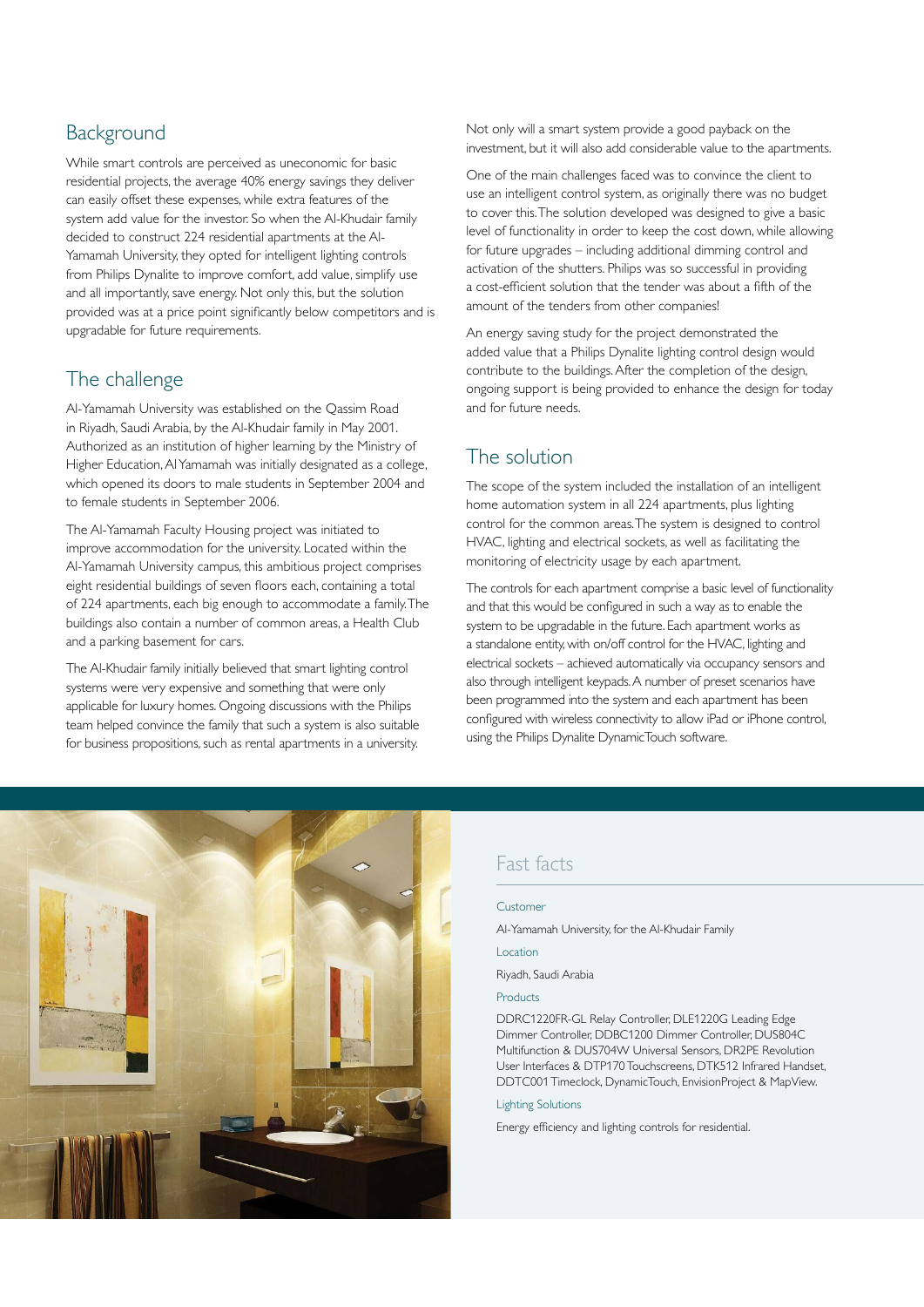Philips was so successful in providing a cost-efficient solution that the tender was about a fifth of the amount from other companies!

#### Switching and dimming

The apartments are available in three sizes – studios, small apartments or suites. Philips Dynalite DDRC1220FR-GL relay controllers provide the switching control and Philips Dynalite DUS804C universal ceiling-mount sensors are used for occupancy detection. Philips Dynalite DR2PE Revolution user-control panels provide the primary user interface and a Philips Dynalite DTK512 infrared handset, enables remote control of the system.

The Philips Dynalite system also controls all lighting for corridors, basements, stairs and outdoor areas, primarily through the use of DDRC1220FR-GL relay controllers. In these areas, a combination of Philips Dynalite DUS804C daylight sensors, Philips Dynalite DUS704W motion detectors and a Philips Dynalite DDTC001 timeclock allow lighting to be controlled through a combination of daylight harvesting strategies, predefined timed events and occupancy of areas.

In the Health Club, the system is more luxurious, with integration to the HVAC, dimmable lights and different pre-programed lighting moods. A combination of Philips Dynalite DDRC1220FR-GL relay controllers, DLE1220G leading edge dimmers and DDBC1200 electronic ballast controllers enable a combination of luminaire switching and dimming to be achieved.

Again, a combination of DUS804C daylight sensors and a DDTC001 timeclock allow a daylight harvesting solution to work in conjunction with pre-programmed timed events. Different dimming and HVAC scenarios have also been programmed into the system and these user preferences can be selected via a Philips Dynalite DTP170 color touchscreen or the DR2PE Revolution user interface panels.

#### Central monitoring

The entire system is connected into a single network using DyNet, Philips Dynalite's sophisticated peer-to-peer communications serial bus network. Philips Dynalite EnvisionProject is being used to commission the system and Philips Dynalite MapView enables the entire network to be monitored from a central control room. Integration between the Dynalite system and the building management system (BMS) is also under discussion and likely to be included in the overall project delivery.

Philips will also provide training to the facilities personnel at the University to enable them to manage and re-program the system as required.



## Benefits

The Al-Yamamah University Faculty Housing is a landmark project in the respect that it is one of the first universities in the region – and certainly the first for Saudi Arabia – to opt for intelligent lighting controls within its residential buildings. Furthermore, the project is unique in the number of buildings and the extent of the campus area over which the Philips Dynalite control system operates.

The Al-Khudair family is keenly anticipating the finished result and looking forward to measuring the energy savings achieved through the Philips Dynalite solution. The presence detection functionality is anticipated to enable energy savings of as much as 30 per cent to be achieved, with an additional 10 per cent possible from the daylight harvesting strategies. This means that the additional cost of including an intelligent lighting control solution will be offset over time by the energy it saves. Moreover, the inclusion of these sophisticated controls will add to the comfort and appeal of the university's accommodation, while improving its long-term value.

The project to date has been so successfully implemented and offers such a good level of functionality for cost that the Al-Khudair family is keen to install further Philips Dynalite control systems in the Al-Yamamah University's teaching, research and laboratory facilities. Philips will design and install Philips Dynalite controls in a total of eight more university buildings throughout 2013.